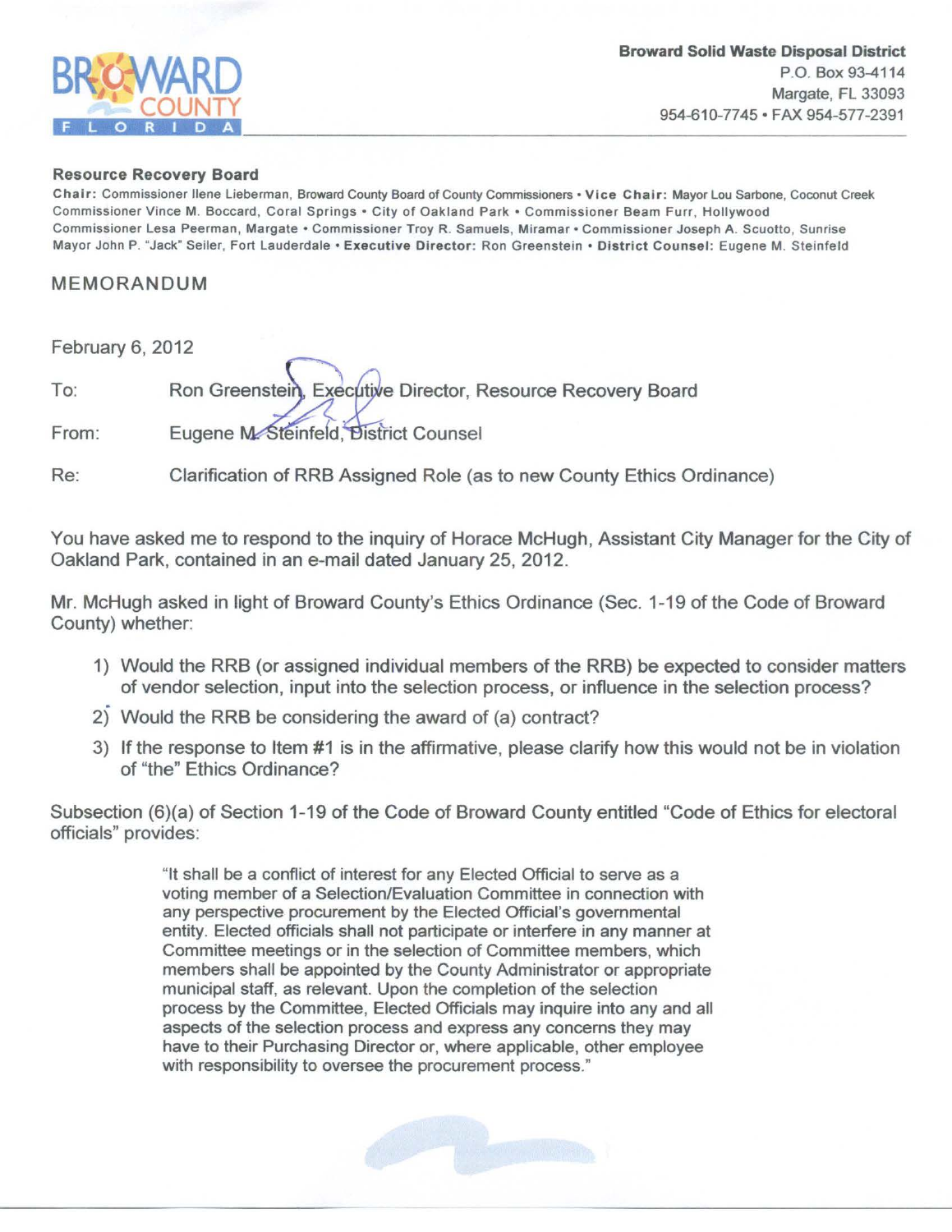The Broward Solid Waste Disposal District and its governing body, the Resource Recovery Board, was formed pursuant to an lnterlocal Agreement by authority of Sections 163.01 and 125.01(5) of the Florida Statutes; along with Ordinance 87-3 of Broward County. The District and the Resource Recovery Board were to fulfill the responsibility of Broward County, required by Chapter 403 of the Florida Statutes to provide for solid waste facilities within the County. See F.S. 403.706(1) and (19).

The Resource Recovery Board is composed of one County Commissioner and eight elected officials from among the 26 Contract Communities forming the District along with Broward County.

Section 5.1 of the 1986 lnterlocal Agreement provides:

"The Resource Recovery Board shall serve as the governing board of the special district for the purpose of establishing tipping fees and service charges: advising the COUNTY concerning construction contracts and service agreements: adoption of the plan of operations: and providing oversight of the operations of the resource recovery system for the CONTRACT COMMUNITIES and unincorporated County..."

The ILA further provides in Section 5.4 that the Resource Recovery Board shall ...

"review all aspects of the resource recovery system, including, but not limited to, tipping fees, other fees and service charges: revisions or amendments to the plan of operations: the formation, implementation and revision of policies and programs: location, relocation, establishment and reestablishment of resource recovery system facilities to be utilized by the CONTRACT COMMUNITIES and unincorporated County: repairs, maintenance and expansion of facilities: approval and submission of grant applications: and any other management or operational policies or directives which may be needed from time to time."

As above recited, subsection (c)(6)(a). of section 1-19 of the Code of Broward County provides that elected officials (defined as a County Commissioner or City Commissioner) may "not serve as a voting member of a selection/evaluation committee in connection with any prospective procurement or participate or interfere in any manner at committee meetings or select selection of committee members." This relates to **"the elected officials governmental entity."** 

Resource Recovery Board members are not elected officials by virtue of the fact that they are Resource Recovery Board members, but rather they are City or County Commissioners. Thus, prospective purchases by City Commission members who sit on the Resource Recovery Board, for Broward County or for the Broward Solid Waste Disposal District are not proscribed by Subsection (c)(6)(a). of Section 1-19 of the Code of Broward County. Therefore, it is my opinion that it is only where a prospective procurement for waste related services would be purchased by the city itself and not the County or the District, that the above recited subsection would prohibit any procurement related actions by RRB members. Only in the event that a prospective procurement would be by a municipality, directly, would a City Commissioner (as opposed to a County Commissioner) be disqualified from being involved in the procurement process. This would be in keeping with the manner in which waste disposal services were obtained pursuant to the 1986 ILA, during most of its existence.